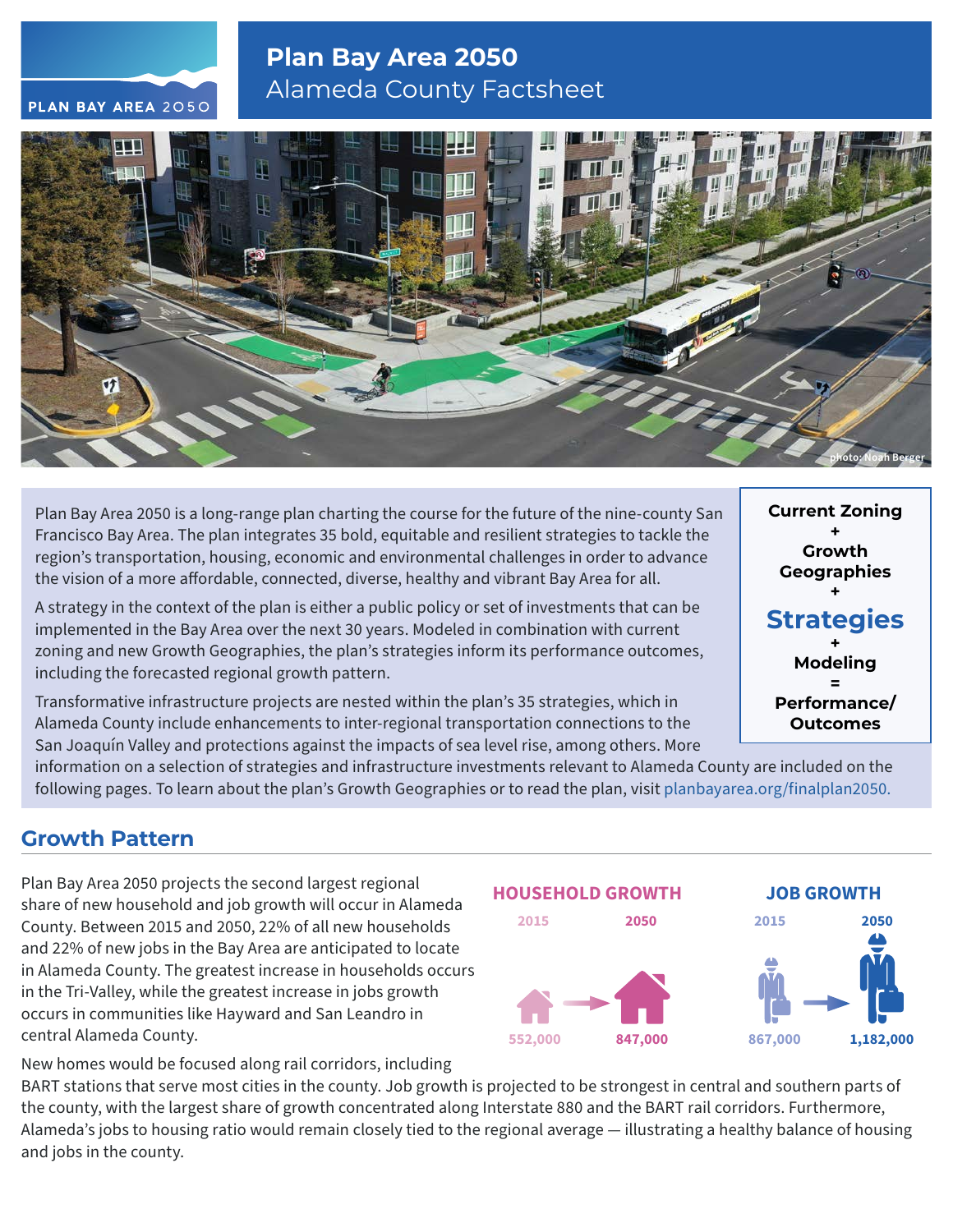### **SPOTLIGHT STRATEGIES**